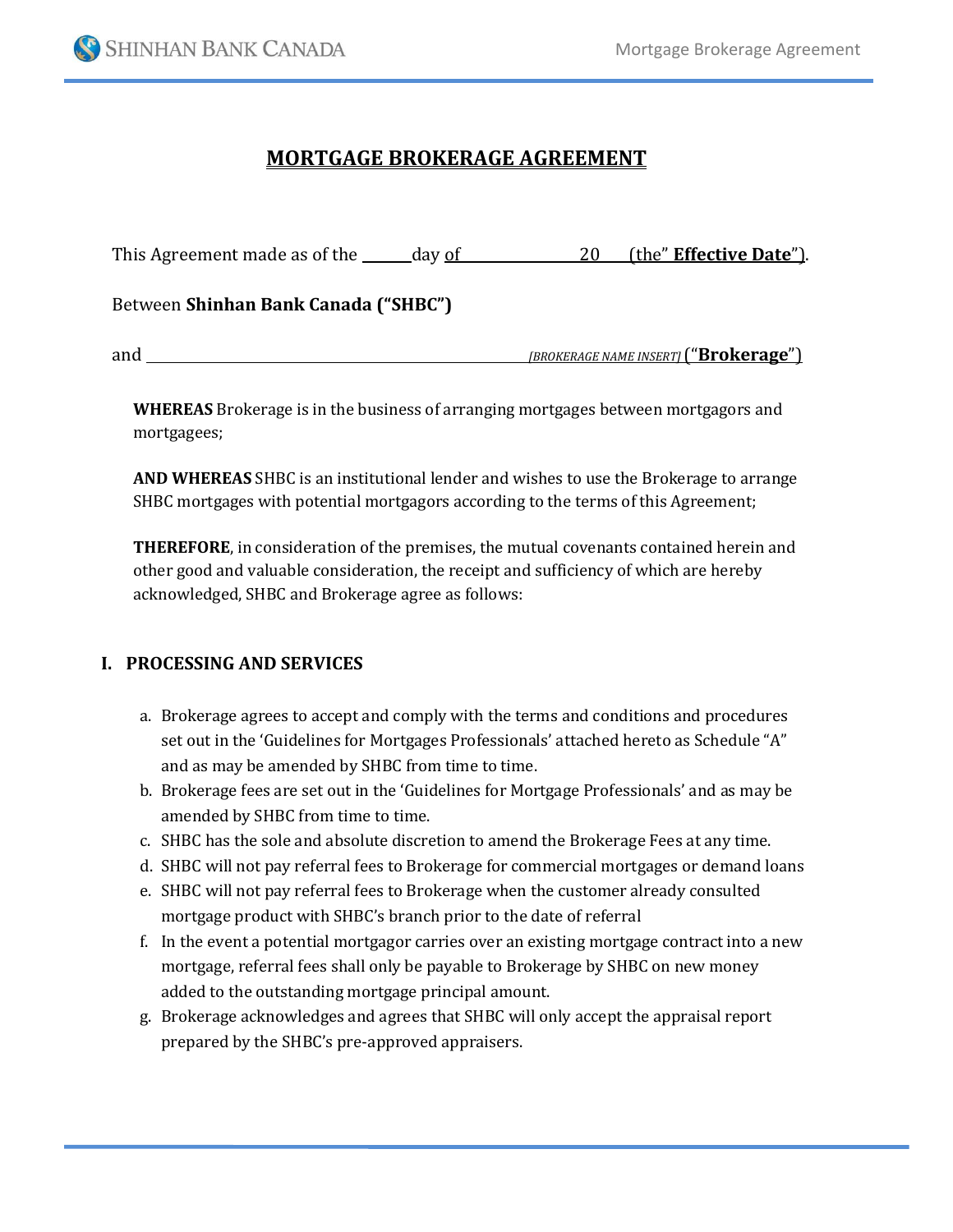## **II. BROKERAGE'S OBLIGATION**

- a. Brokerage shall carry out all of its duties under this Agreement diligently and expeditiously, in a professional, efficient, safe, reasonable and prudent manner, with the standard of care practiced by a reasonable Brokerage under substantially similar circumstances.
- b. Brokerage will not act as a representative for an applicant in respect of a mortgage loan if the Brokerage has reasonable grounds to believe that the application is unlawful.
- c. Brokerage shall comply with all laws, rules and regulations applicable to the Brokerage including, but not limited to, laws, rules and regulations relating to antimoney laundering, consumer protection and disclosure requirements.
- d. Brokerage shall take reasonable steps to verify the identity of every applicant, coapplicant and /or guarantor and notify SHBC if such identity cannot be verified.
- e. Brokerage shall disclose to all potential mortgagors, in a timely manner, all such information required to be disclosed by mortgage Brokerage under the appropriate federal, provincial and local laws and regulations, including but not limited to, the Brokerage fees payable by SHBC to the Brokerage.
- f. Brokerage is a registered and/or licensed mortgage Brokerage according to the provincial or territorial legislation in the jurisdiction in which the Brokerage practices.

## **III. SHBC's OBLIGATION**

- a. SHBC will provide consistent underwriting practice based upon SHBC's current 'Loan Policies & Guidelines' and "Loan Manual".
- b. SHBC will ensure that the decisions and reviews are made an acceptable time period.
- c. SHBC will compensate the Brokerage based upon the amount and the term of the mortgage in accordance with provided 'Guidelines for Mortgage Professionals'.
- d. SHBC will deposit the Brokerage Fees directly into Brokerage's SHBC account within 5 business days. In the event that the Brokerages do not have SHBC account, bank draft or money order can be used for fees payment.
- e. SHBC will provide to the Brokerage, updated 'Guidelines for Mortgage Professionals'' and information about the SHBC's products when available.